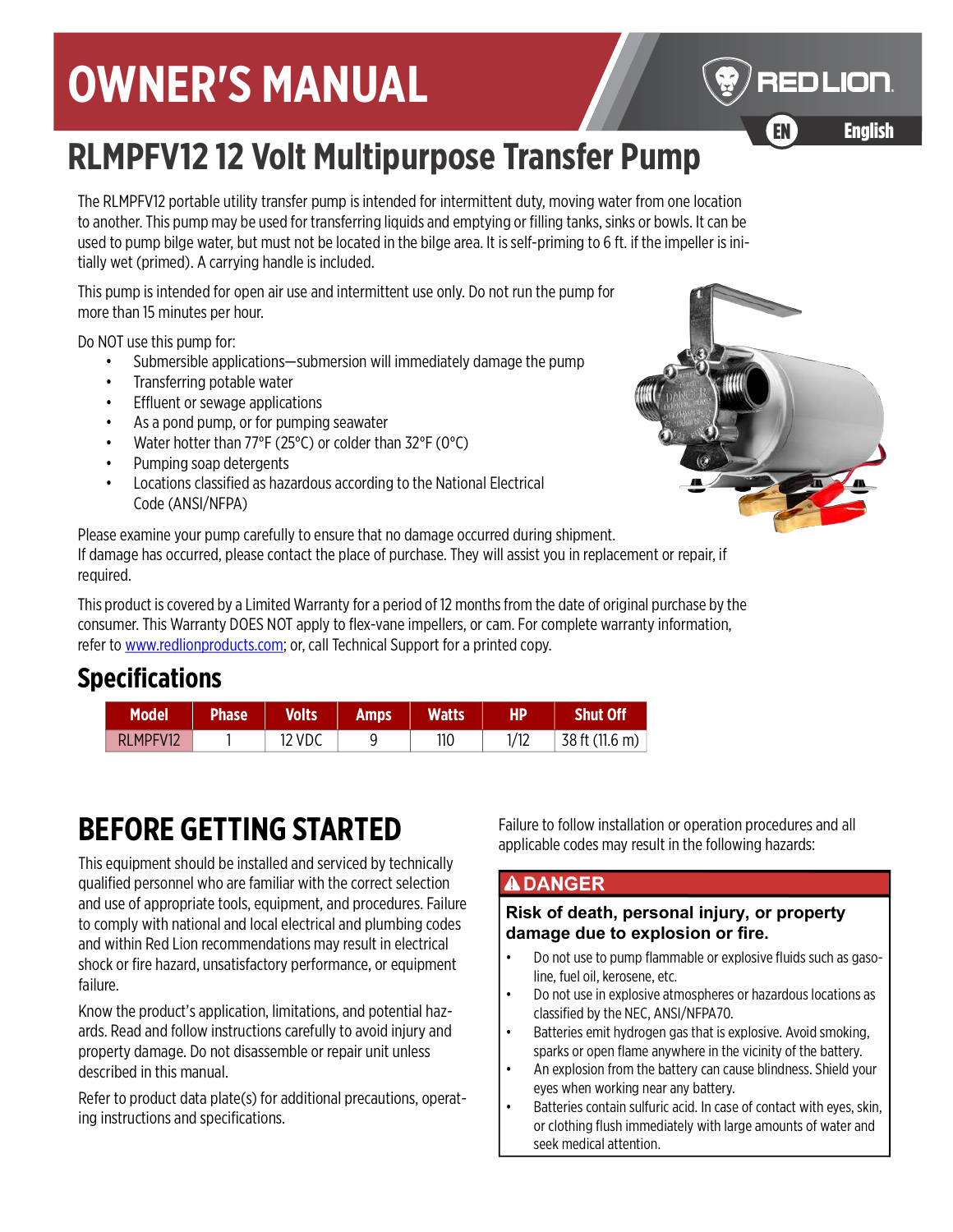#### **ACAUTION**

#### **Risk of bodily injury or property damage.**

- This equipment must not be used by children or persons with reduced physical, sensory, or mental abilities, or lacking in experience and expertise, unless supervised or instructed. Children may not use the equipment, nor may they play with the unit or in the immediate vicinity.
- Do not use this pump for pumping any liquid intended for human consumption.
- Make sure that the discharge line of the pump is secure before operating pump. If the discharge line is not secured it could move.
- Release all pressure within the system before disconnecting plumbing connections.
- Do not add acid or electrolyte to a battery being used—add only water, if necessary. Consult the battery manufacturer for any additional safety instructions.
- Operation of this equipment requires detailed installation and operation instructions provided in this manual for use with this product. Read entire manual before starting installation and operation.
- End User should receive and retain manual for future use.
- Keep safety labels clean and in good condition.

#### **NOTICE**

#### **Risk of damage to pump or other equipment.**

- Connect only to a 12 Volt battery.
- The pump has been evaluated for use with water only. Pump should only be used with liquids compatible with pump component materials. If the pump is used with liquids incompatible with the pump components, the liquid can cause failure to the electrical insulation system resulting in pump failure.
- **DO NOT RUN PUMP DRY**. Dry running (without liquid) for more than 30 seconds will permanently damage the impeller. Prime pump before starting to protect impeller. Be sure to turn off pump when liquid supply is exhausted.
- Do not submerge motor or mount pump in a location where motor will come in contact with water. This pump is not designed for use in showers, hot tubs, spas, bilges, or other potentially wet locations.
- Do not oil the motor. The pump's motor housing is sealed. Use of oil could cause permanent damage to the pump.
- Protect lead wires from sharp objects, hot surfaces, oil and chemicals. Avoid kinking the lead wires. Replace or repair damaged or worn lead wires immediately.
- Do not use the lead wires for lifting the pump.
- Do not let the unit freeze. Freezing may cause cracking or distortion that may destroy the unit.

# **INSTALLATION**

# **Physical Installation**

- 1. Do not connect the pump to the battery until all plumbing connections are complete and the pump is secure.
- 2. Position the pump on a flat surface and make sure the hoses to be used are uncoiled.
	- Pump should be placed as close to the source of water and battery as possible, not more than 7 ft above the water source and not more than 36 ft from the battery.
	- If the suction line is longer than 6 ft, or the suction lift is higher than 6 ft above the water source, install a foot valve.
	- When used in a boat, the pump should not be installed in the bilge.



3. Attach rigid pipe or reinforced hose to the suction port (opposite the port marked "Outlet Port"). • Avoid using looped section of pipe or hose that might permit air to become entrapped.

**IMPORTANT:** Using unreinforced hose on the suction side of the pump could cause a loss of prime.

- 4. Place the end of the suction line or reinforced garden hose into the source of water to be moved.
- 5. Ensure the suction line is airtight and there are no holes in the pipe or reinforced hose.
- 6. Attach a garden hose to the discharge port (marked "Outlet Port"). A regular garden hose may be used on the discharge side of the pump.
- 7. Direct the end of the garden hose where the water is to be relocated. Secure the discharge hose to keep it from moving due to water pressure.

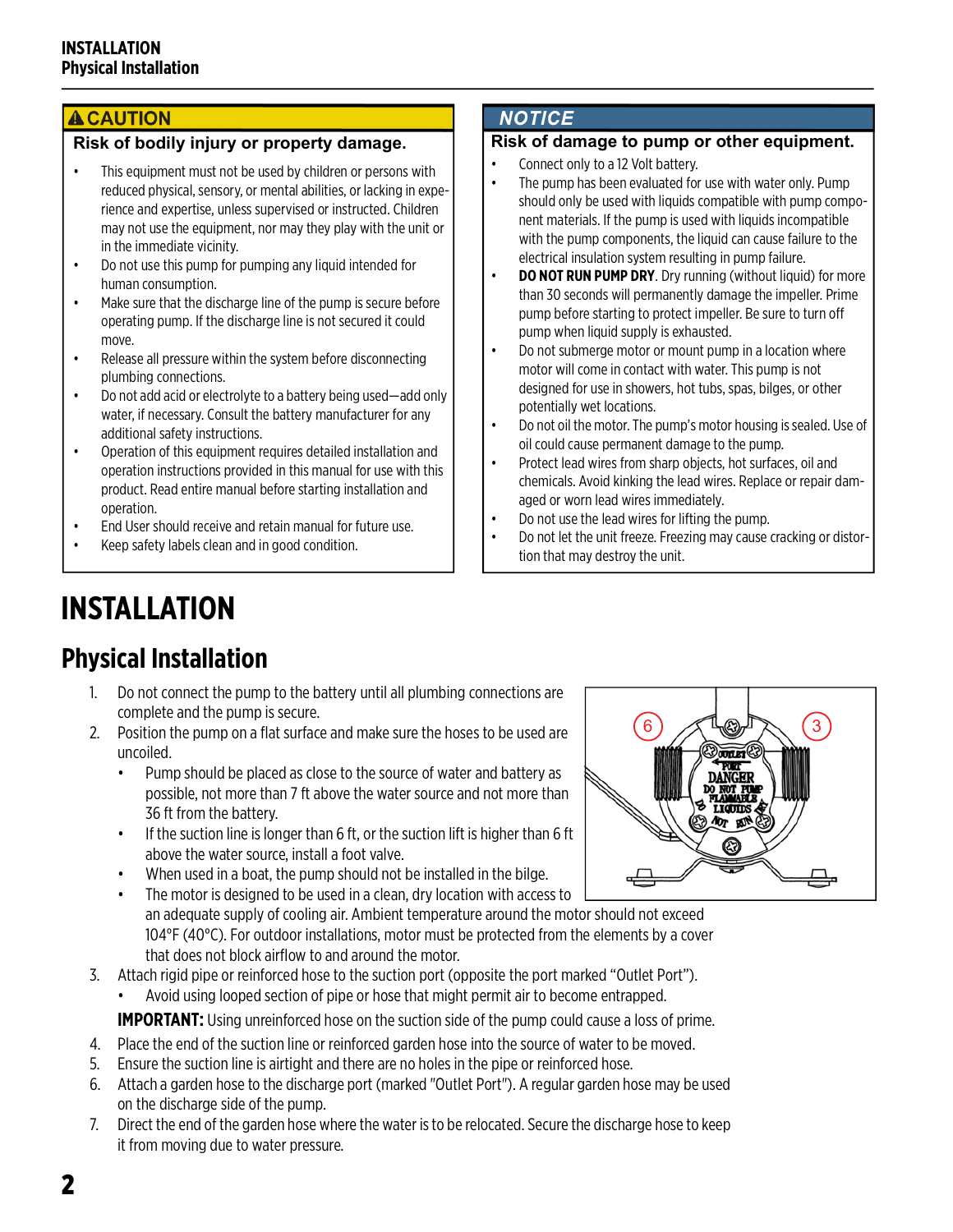# <span id="page-2-0"></span>**Priming and Starting the Pump**

#### **ADANGER**

**Risk of death, personal injury, or property damage due to explosion or fire.**

- When attaching pump lead wires to battery terminals, be sure that the area (bilge of a boat, for instance) is adequately ventilated to prevent an explosion or fire from explosive or flammable vapors that may be present.
- 1. Pumps are self-priming and should prime themselves within 30 seconds after pump is started.
	- Wetting the impeller with pumped fluid and keeping the impeller coated with petroleum jelly will lengthen its life and improve priming action.

**IMPORTANT:** Running the impeller dry for as little as 30 seconds can ruin the impeller. Keep suction line as short as possible.

**NOTE:** An easy way to prime the pump (wet the impeller) is to fill the discharge hose, elevate the hose slightly to retain water, and start the pump. The water behind the impeller will seal the pump and it will prime almost immediately.

- 2. To operate the pump, connect the lead wires to a 12-volt battery in good condition, such as the type used in cars, boats, etc.
	- First, connect the Red clamp to the Positive (+) battery terminal.
	- Connect the Black clamp to the Negative  $(-)$  battery terminal last.

If pump is to be connected to battery that is installed in a vehicle, connect the pump's red lead to the battery positive (+) terminal and the black lead to a ground away from the battery, such as the metal of the vehicle. Always connect the negative (–) lead last.

- 3. To stop pump operation, disconnect the leads from the battery:
	- Always remove the **Black** clamp from the grounded location first.
	- Then, disconnect the **Red** clamp from the battery.

**IMPORTANT:** Low voltage may cause critical overheating and premature failures. To avoid this, be sure battery voltage is maintained, and observe recommended wire size during installation.

When using leads longer than those supplied, ensure that the wire is adequately sized:

Up to 12 ft. (3.7 m) – 14 AWG; 13 to 24 ft. (4-7.3 m) – 12 AWG; 25 to 36 ft. (7.6-11 m) - 10 AWG.

# <span id="page-2-1"></span>**MAINTENANCE**

#### **ACAUTION**

#### **Risk of personal injury or property damage.**

• Disconnect from 12-volt power source and allow to cool completely before servicing or inspecting the pump for any reason.

Before each use, inspect the pump for loose screws, misalignment of impeller, cracked or broken parts, damaged lead wires, and loose or leaking hoses. Any problems should be corrected before pump is returned to service. Only qualified electricians or servicemen should attempt to repair this unit.

## <span id="page-2-2"></span>**Impeller Replacement**

- 1. Remove cover plate mounting screws.
- 2. Remove cover plate and cover plate gasket.
- 3. Slide damaged or worn impeller off motor shaft.
- 4. Clean the inside of the pump head and the cover gasket sealing surface. Make certain there are no foreign materials that would obstruct the impeller's operation.
- 5. Apply petroleum jelly or similar lubricant to the inside of the pump head and the outside diameter of the impeller.
- 6. Align the flat on the inside of the impeller shaft bore with the flat on the motor shaft. Push the impeller into place, while twisting the impeller vanes in a clockwise rotation.
- 7. Place a new gasket on the pump head face, align holes and replace cover. Tighten screws evenly.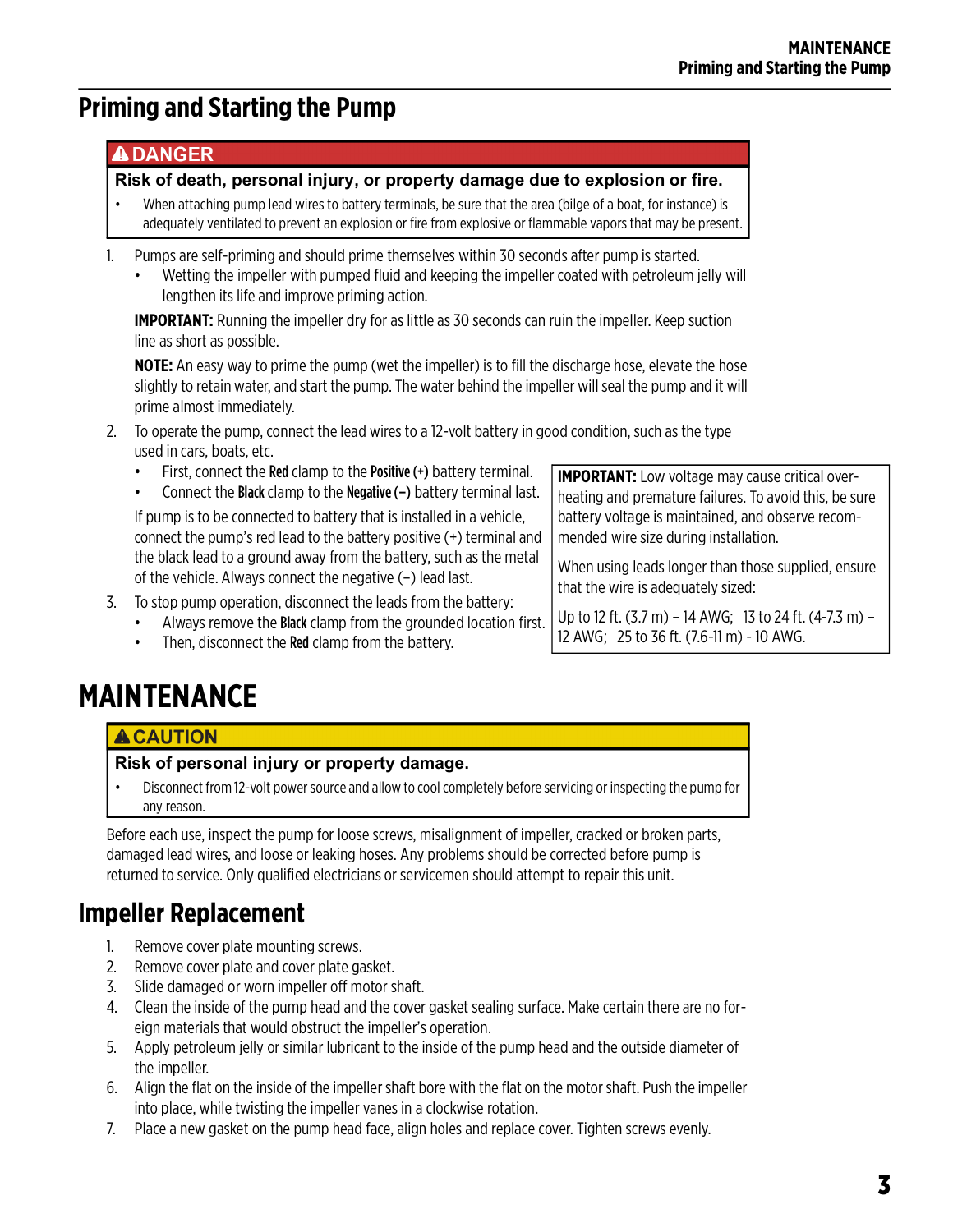#### **MAINTENANCE Storage**

### **Storage**

Always drain pump when not in use. If pump is to be stored for a month or longer:

- 1. Flush with fresh water.
- 2. Inspect and lubricate impeller; replace if worn or damaged. Refer to ["Impeller Replacement" on page 3](#page-2-2).
- 3. Cover suction and outlet ports with tape to prevent anything from entering the pump.
- 4. Store in a clean, dry area at room temperature.

# **Troubleshooting**

| <b>Problem</b>                 | <b>Probable Causes</b>                 | <b>Corrective Action</b>                                                                                    |  |  |
|--------------------------------|----------------------------------------|-------------------------------------------------------------------------------------------------------------|--|--|
| Pump does not                  | Pump not connected to battery.         | Connect pump power lead wires to battery terminal. Refer to "Prim-<br>ing and Starting the Pump" on page 3. |  |  |
| turn on                        | Corroded alligator clips.              | Clean clips on lead wires.                                                                                  |  |  |
|                                | Defective motor.                       | Replace pump.                                                                                               |  |  |
| Pump will not                  | Air leak in suction line.              | Locate and eliminate air leak in suction line.                                                              |  |  |
| prime or loses                 | Suction lift is too high.              | Reduce the pump height to water source.                                                                     |  |  |
| prime                          | Damaged impeller.                      | Replace impeller. Refer to "Maintenance" on page 3.                                                         |  |  |
| Pump runs but<br>does not dis- | Damaged impeller.                      | Replace impeller. Refer to "Maintenance" on page 3.                                                         |  |  |
|                                | Suction lift is too high.              | Reduce the pump height to water source.                                                                     |  |  |
| charge fluid                   | Inlet to impeller plugged.             | Check inlet; clean if plugged.                                                                              |  |  |
|                                |                                        | Pull pump and clean, refer to "Maintenance" on page 3                                                       |  |  |
|                                | Lift too high for pump.                | Check rated pump performance.                                                                               |  |  |
| Pump does not<br>deliver rated | Partially blocked inlet.               | Pull pump and clean, refer to "Maintenance" on page 3                                                       |  |  |
| capacity                       | Impeller or discharge hose is clogged. | Pull pump and clean. Check hose for kinks or blockage.                                                      |  |  |
|                                | Impeller wear due to abrasives.        | Replace pump.                                                                                               |  |  |

## **Replacement Parts and Accessories**

| <b>Item</b>    | <b>Part Number</b> | <b>Description</b>   | <b>Items</b>                                                                                             |
|----------------|--------------------|----------------------|----------------------------------------------------------------------------------------------------------|
|                | 14942029           | Impeller Kit         | Impeller (qty 2)<br>Gasket (qty 2)                                                                       |
| $\mathfrak{D}$ | 14942028           | <b>Accessory Kit</b> | Spring Strainer (qtyl)<br>Suction Attachment (qty 1)<br>6 ft. (1.8 m) Reinforced Hose<br>$\left($ qty 1) |







For technical assistance, parts, repair, or warranty information, please contact:

**888.885.9254** | **redlionproducts.com**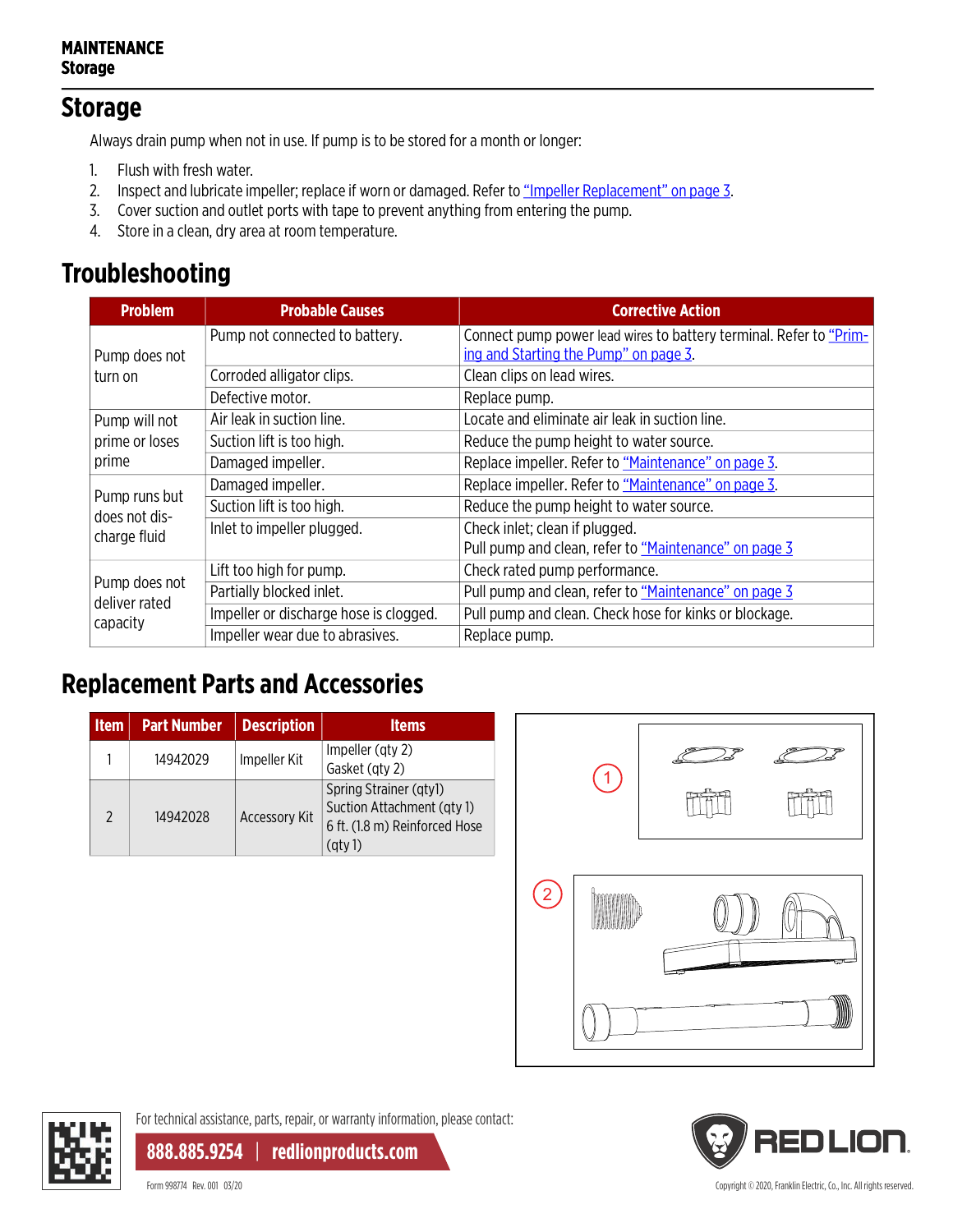# **MANUEL D'UTILISATION**



FR FRANÇAIS

# **RLMPFV12 Pompe de transfert multi-usages de 12 volts**

La pompe de transfert portative tout usage RLMPFV12 est conçue pour fonctionner par intermittence et déplacer de l'eau d'un endroit à un autre. Cette pompe peut être utilisée pour transférer des liquides et vider et remplir des réservoirs, des puits ou des bassins. Elle peut être utilisée pour pomper l'eau de cale, mais elle ne doit pas se trouver dans la zone de cale. Elle dispose d'une capacité d'amorçage automatique jusqu'à une distance de 1,83 m (6 pi) si la turbine est initialement mouillée (amorcée). La pompe comprend une poignée de transport.

Elle est conçue pour une utilisation en plein air et par intermittence uniquement. Ne faites pas fonctionner la pompe pendant plus de 15 minutes par heure.

N'utilisez PAS cette pompe pour ce qui suit :

- Applications submersibles la submersion endommagera immédiatement la pompe
- Transfert d'eau potable
- Applications liées aux effluents ou aux égouts
- Utilisation comme pompe pour bassin ou pour le pompage d'eau de mer
- Utilisation à des températures d'eau supérieures à 25 °C (77 °F) ou inférieure à 0 °C (32 °F)
- Pompage de détergents et de savons
- Emplacements classés comme dangereux conformément au Code national de l'électricité (ANSI/NFPA)



Examiner soigneusement la pompe pour s'assurer qu'elle n'a pas été endommagée lors du transport. Si elle a été endommagée, communiquer le point de vente. Il vous aidera à remplacer ou à réparer le produit, le cas échéant.

[Ce produit est couvert par une garantie limitée pour une période de 12 mois à compter de la date d'achat d'origine par le consommateur.](http://www.redlionproducts.com)  [Pour obtenir les renseignements complets sur la garantie, consulter le site w](http://www.redlionproducts.com)ww.redlionproducts.com; ou communiquer avec le soutien technique pour en obtenir une copie imprimée.

# **Spécifications**

| <b>Modèle</b> | <b>Phase</b> | <b>Volts</b> | <b>Ampères</b> | <b>Watts</b> | HP | Arrêt          |
|---------------|--------------|--------------|----------------|--------------|----|----------------|
| RLMPFV12      |              | 12 V CC      |                | 110          |    | 11,6 m (38 pi) |

# **AVANT DE COMMENCER**

Cet équipement doit être installé et entretenu par des techniciens qualifiés capables de choisir et d'utiliser les outils, les équipements et les procédures appropriés. Le non-respect des codes électriques et codes de plomberie local et national et des recommandations de Red Lion pourrait mener à une électrocution ou un incendie, une mauvaise performance ou une défaillance de l'équipement.

Renseignez-vous sur l'application, les limitations et les risques potentiels du produit. Lisez et suivez attentivement les instructions pour éviter toute blessure ou tout dommage matériel. Ne démontez pas et ne réparez pas l'appareil si ces opérations ne sont pas décrites dans le présent manuel.

Consulter la plaque signalétique du produit pour obtenir des instructions et des spécifications de fonctionnement supplémentaires.

Le non-respect des procédures d'installation ou d'utilisation et de tous les codes en vigueur peut entraîner les risques suivants:

#### **ADANGER**

#### **Risque de mort, de blessures corporelles ou de dommages matériels causés par une explosion ou un incendie.**

- Ne pas utiliser pour pomper des liquides inflammables ou explosifs comme l'essence, le mazout, le kérosène, etc.
- Ne pas utiliser dans une atmosphère explosive ou un emplacement dangereux selon le Code national de l'électricité, ANSI/ NFPA70.
- Les batteries émettent de l'hydrogène gazeux qui est explosif. Évitez de fumer, et évitez toute présence d'étincelles ou de flammes nues à proximité de la batterie.
- Une explosion de la batterie peut entraîner la cécité. Protégez vos yeux lorsque vous travaillez près d'une batterie.
- Les batteries contiennent de l'acide sulfurique. En cas de contact avec les yeux, la peau ou les vêtements, rincez immédiatement à grande eau et consultez un médecin.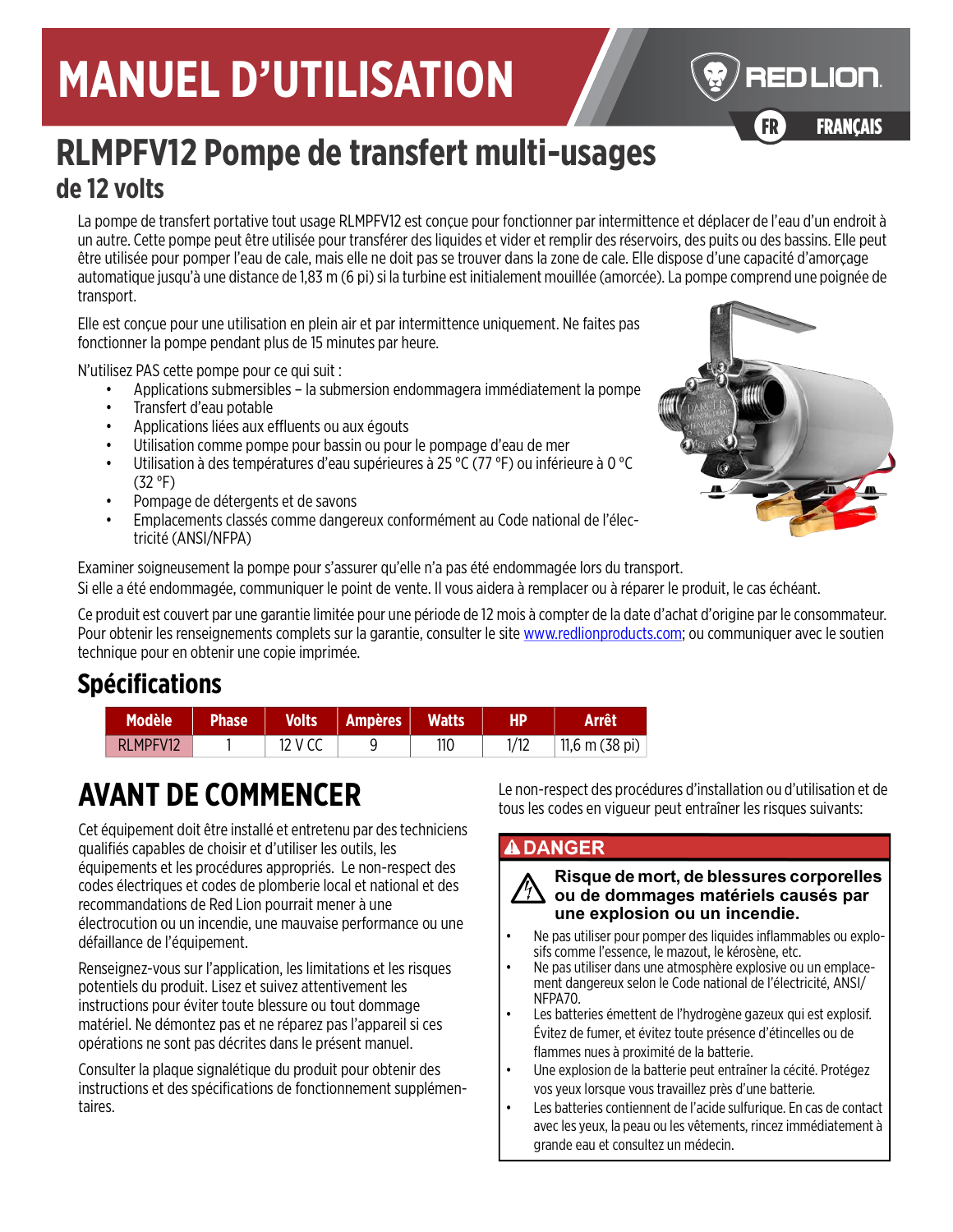#### **A ATTENTION**

#### **Risque de blessure ou de dégâts matériels.**

- Cet équipement ne doit pas être utilisé par des enfants ou des personnes ayant des capacités physiques, sensorielles ou mentales réduites ou un manque d'expérience, à moins qu'elles ne soient supervisées ou dirigées. Les enfants ne doivent pas utiliser l'équipement ni jouer avec le produit ou à proximité de celui-ci.
- Ne pas utiliser cette pompe pour pomper tout liquide destiné à la consommation humaine.
- Assurez-vous que la ligne de décharge de la pompe est sécurisée avant de fonctionner la pompe. Si la ligne de décharge n'est pas fixée, elle pourrait se déplacer.
- Relâchez toute la pression dans le système avant de débrancher les raccordements de plomberie.
- N'ajoutez pas d'acide ou d'électrolyte à une batterie en cours d'utilisation – n'ajoutez que de l'eau si nécessaire. Consultez le fab-ricant de la batterie pour toute instruction de sécurité supplémentaire.
- Le fonctionnement de cet équipement requiert les instructions d'installation et de fonctionnement détaillées fournies dans le présent manuel. Lire tout le manuel avant d'installer et d'utiliser le produit.
- L'utilisateur final doit recevoir et conserver le manuel pour consultation ultérieure.
- Garder les étiquettes de sécurité propres et en bon état.
- Protégez les fils conducteurs des objets tranchants, des surfaces chaudes, de l'huile et des produits chimiques. Évitez de plier les fils conducteurs. Remplacez ou réparez immédiatement les fils conducteurs endommagés ou usés.

#### **AVIS**

#### **Risque de dommages à la pompe ou à d'autres équipements.**

- Ne branchez que sur une batterie de 12 volts.
- La pompe a été évaluée pour être utilisée avec de l'eau uniquement. La pompe doit être utilisée uniquement avec des liquides compatibles avec les matériaux de ses composants. Si la pompe est utilisée avec des liq-uides incompatibles avec ses composants, ils peuvent causer un dysfonctionnement du système d'isolation électrique résultant en une défaillance de la pompe.
- **NE FAITES PAS FONCTIONNER LA POMPE À SEC**. Le fonctionnement à sec (sans liquide) pendant plus de 30 secondes endommagera définitivement la turbine. Amorcez la pompe avant de commencer à protéger la turbine. Assurez-vous de mettre la pompe hors tension lorsqu'elle ne contient plus de liquide.
- Ne submergez pas le moteur et n'installez pas la pompe dans un endroit où le moteur entrerait en contact avec de l'eau. Cette pompe n'est pas destinée à être utilisée dans les douches, les spas, les cales ou d'autres emplacements potentiellement mouillés.
- Ne pas graisser le moteur. Le carter moteur de la pompe est scellé. L'utilisation d'huiles peut causer des dommages permanents de la pompe.
- N'utilisez pas les fils conducteurs pour soulever la pompe.
- Ne laissez pas l'unité geler. Le gel peut causer des fissures ou des distorsions qui peuvent détruire l'unité.

# **INSTALLATION**

### **Installation physique**

- 1. Ne connectez pas la pompe à la batterie avant que tous les raccordements de plomberie soient effectués et que la pompe soit bien fixée.
- 2. Placez la pompe sur une surface plane et assurez-vous que les tuyaux prévus pour l'utilisation sont déroulés.
	- La pompe doit être placée aussi près que possible de la source d'eau et de la batterie, pas plus de 2,13 m (7 pi) au-dessus de la source d'eau et pas plus de 10,9 m (36 pi) de la batterie.
	- Si la conduite d'aspiration est supérieure à 1,83 m (6 pi) ou que la hauteur d'aspiration est supérieure à 1,83 m (6 pi) audessus de la source d'eau, installez un clapet de pied.
	- Lorsqu'elle est utilisée dans un bateau, la pompe ne doit pas être installée dans la cale.
	- Le moteur est conçu pour être utilisé dans un endroit propre et sec avec accès à une alimentation adéquate en air de refroidissement. Autour du moteur, la température ambiante ne doit pas dépasser 40 °C (104 °F). Pour les installations extérieures, protégez le moteur des éléments au moyen d'une protection qui ne bloque pas la circulation de l'air entrant dans le moteur et circulant autour de celui-ci.
- 3. Raccordez un tuyau rigide ou un tuyau souple renforcé à l'orifice d'aspiration (en face de l'orifice marqué « Outlet Port »). • Évitez d'utiliser une section de tuyau ou de tuyau souple en boucle qui pourrait permettre à l'air de se retrouver coincé.

**IMPORTANT :** l'utilisation d'un tuyau souple non renforcé sur le côté d'aspiration de la pompe peut provoquer un désamorçage.

- 4. Placez l'extrémité de la conduite d'aspiration ou du tuyau d'arrosage renforcé dans la source d'eau à déplacer.
- 5. Assurez-vous que la conduite d'aspiration est étanche à l'air et que le tuyau ou le tuyau souple renforcé est exempt de trous.
- 6. Fixez un tuyau d'arrosage à l'orifice de refoulement (marqué de la mention « Outlet Port »). Un tuyau d'arrosage ordinaire peut être raccordé sur le côté de refoulement de la pompe.
- 7. Orientez l'extrémité du tuyau d'arrosage à l'endroit où l'eau doit être transférée. Fixer le tuyau de refoulement de façon à empêcher qu'il bouge en raison de la pression d'eau.

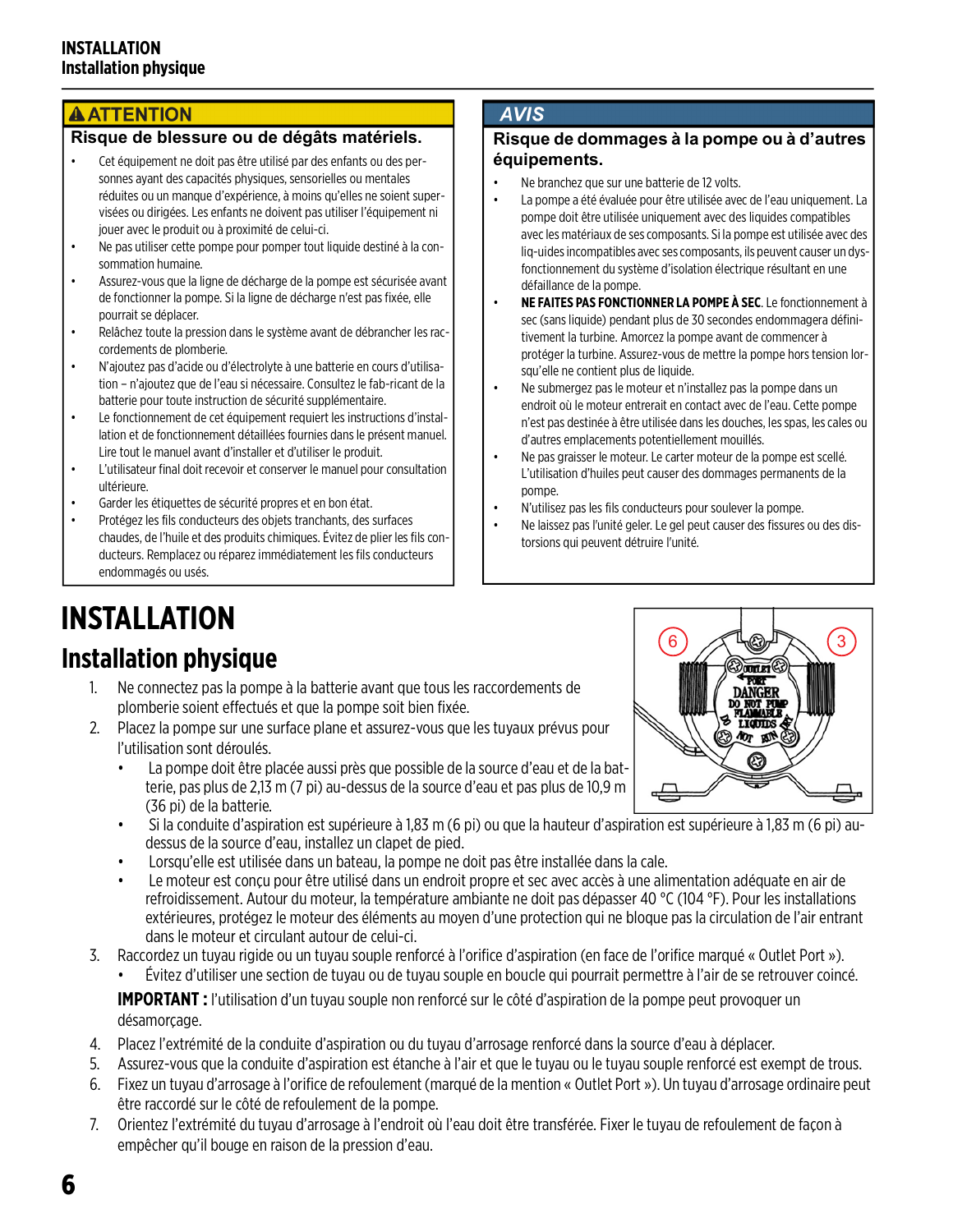### **Amorçage et démarrage de la pompe**

#### **ADANGER**

#### **Risque de mort, de blessures corporelles ou de dommages matériels causés par une explosion ou un incendie.**

- Lorsque vous fixez les fils conducteurs de la pompe aux bornes de la batterie, assurez-vous que la zone (cale d'un bateau, par exemple) est suffisamment ventilée pour éviter une explosion ou un incendie de vapeurs explosives ou inflammables qui pourraient s'y trouver.
- 1. Les pompes sont dotées d'un amorçage automatique, et elles doivent s'amorcer dans les 30 secondes qui suivent leur démarrage.
	- Arroser la turbine de liquide pompé et conserver la turbine lubrifiée de gelée de pétrole prolongera la durée de vie et améliorera l'amorçage.

**IMPORTANT :** Faire fonctionner la turbine à sec peut endommager la turbine, même pour une durée aussi courte que 30 secondes. Maintenez la conduite d'aspiration aussi courte que possible.

**REMARQUE :** un moyen facile d'amorcer la pompe (mouiller la turbine) est de remplir le tuyau de refoulement, d'élever légèrement le tuyau souple pour retenir l'eau et de démarrer la pompe. L'eau située derrière la turbine scellera la pompe, laquelle s'amorcera presque immédiatement.

- 2. Pour faire fonctionner la pompe, branchez les fils conducteurs à une bat-terie de 12 volts en bon état, comme celles utilisées dans les voitures, les bateaux, etc.
	- Commencez par connecter la pince Rouge à la borne Positive (+) de la batterie.
	- Connectez la pince Noire à la borne Négative (–) de la batterie en dernier.

Si la pompe doit être connectée à une batterie installée dans un véhicule, connectez le fil rouge de la pompe à la borne positive (+) de la batterie et le fil noir à une terre éloignée de la batterie, telle que le métal du véhicule. Branchez toujours le fil négatif (–) en dernier.

**IMPORTANT :** Une tension faible peut entraîner une surchauffe critique et des défaillances prématurées. Pour éviter cela, assurez-vous que la tension de la batterie est maintenue et respectez la taille de fil recommandée pendant l'instal-lation.

Si vous utilisez des fils plus longs que ceux fournis, assurez-vous que le fil est de taille adéquate :

Jusqu'à 3,7 m (12 pi) – 14 AWG; de 4 à 7,3 m (de 13 à 24 pi) – 12 AWG; de 7,6 à 11 m (de 25 à 36 pi) – 10 AWG.

- 3. Pour arrêter la pompe, débranchez les fils de la batterie :
	- Commencez toujours par débrancher la pince Noire de l'emplacement mis à la terre.
		- Ensuite, débranchez la pince Rouge de la batterie.

# **ENTRETIEN**

#### **AATTENTION**

#### **Risque de blessure ou de dégâts matériels.**

• Débranchez l'appareil de la source d'alimentation 12 volts et laissez-le refroidir complètement avant de procéder à l'entretien ou à l'inspect-ion de la pompe pour quelque raison que ce soit.

Avant chaque utilisation, inspectez la pompe pour vérifier l'absence de vis desserrées, de mauvais alignement de la turbine, de pièces fissurées ou cassées, de fils conducteurs endommagés ou de tuyaux souples desserrés ou fuyants. Toute anormalité doit être corrigée avant que la pompe ne soit remise en service. Seuls des électriciens ou des réparateurs qualifiés devraient réparer cet appareil.

### **Remplacement de la turbine**

- 1. Retirez les vis de fixation du couvercle.
- 2. Retirez le couvercle et le joint du couvercle.
- 3. Faites glisser la turbine endommagée ou usée hors de l'arbre du moteur.
- 4. Nettoyez l'intérieur de la tête de la pompe et la surface d'étanchéité du joint de couvercle. Vérifiez l'absence de cor-ps étrangers susceptibles de gêner le fonctionnement de la turbine.
- 5. Appliquez de la vaseline ou un lubrifiant similaire à l'intérieur de la tête de pompe et sur le diamètre extérieur de la tur-bine.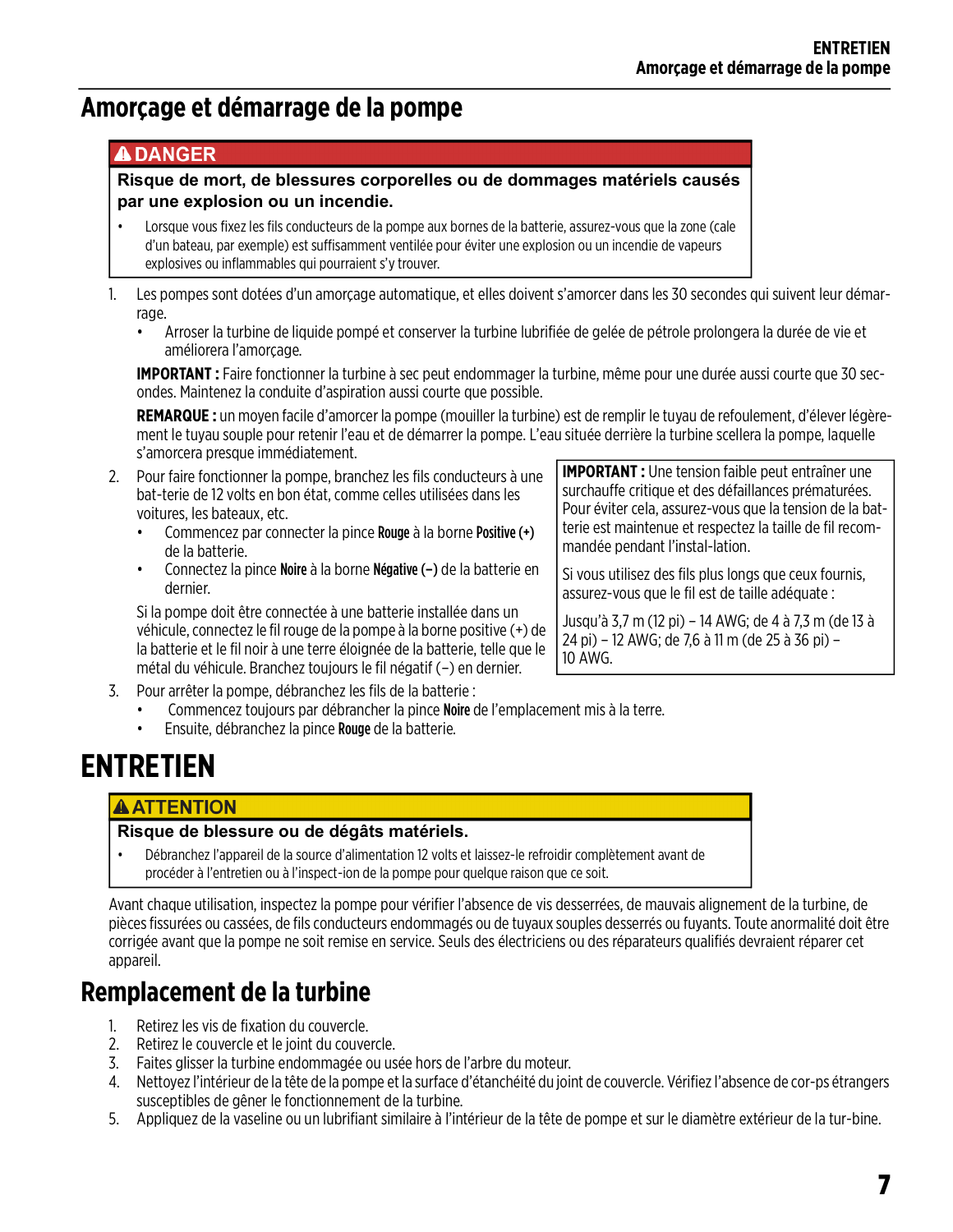#### **ENTRETIEN Entreposage**

- 6. Alignez la partie plate à l'intérieur de l'alésage de l'arbre de la turbine sur la partie plate de l'arbre du moteur. Remettez la turbine en place, tout en tournant les vannes de la turbine dans le sens horaire.
- 7. Posez un joint neuf sur la tête de pompe, alignez les trous et remettez le couvercle. Serrez les vis de manière uniforme.

# **Entreposage**

Videz toujours la pompe quand elle n'est pas utilisée. Si la pompe doit être entreposée pendant un mois minimum :

- 1. Rincez-la à l'eau propre.
- 2. Inspectez et lubrifiez la turbine; remplacez-la si elle est usée ou endommagée.
- 3. Couvrez les orifices d'aspiration et de sortie avec du ruban adhésif afin d'empêcher tout débris de pénétrer dans la pompe.
- 4. Stockez-la dans un endroit propre et sec, à température ambiante.

### **Dépannage**

| <b>Problème</b>                      | <b>Causes probables</b>                                    | <b>Mesure corrective</b>                                                                |
|--------------------------------------|------------------------------------------------------------|-----------------------------------------------------------------------------------------|
| La pompe ne se                       | La pompe n'est pas connectée à la batterie.                | Connectez les fils conducteurs d'alimentation de la pompe aux bornes de<br>la batterie. |
| met pas en marche                    | Les pinces crocodiles sont corrodées.                      | Nettoyez les pinces sur les fils conducteurs.                                           |
|                                      | Le moteur est défectueux.                                  | Remplacer la pompe.                                                                     |
| La pompe ne                          | Il y a une fuite d'air dans la conduite d'aspi-<br>ration. | Localiser et éliminer la fuite d'air dans la conduite d'aspiration.                     |
| s'amorce pas ou<br>perd son amorçage | La hauteur d'aspiration est trop grande.                   | Réduisez la hauteur de la pompe par rapport à la source d'eau.                          |
|                                      | Turbine endommagée.                                        | Remplacez la turbine.                                                                   |
| La pompe                             | Turbine endommagée.                                        | Remplacez la turbine.                                                                   |
| fonctionne, mais                     | La hauteur d'aspiration est trop grande.                   | Réduisez la hauteur de la pompe par rapport à la source d'eau.                          |
| elle ne -refoule pas                 | L'entrée de la turbine est bouchée.                        | Vérifiez l'entrée; nettoyez si elle est bouchée. Enlevez la pompe et net-               |
| de liquide.                          |                                                            | toyez-la.                                                                               |
|                                      | La pompe est soulevée trop haut.                           | Vérifier le rendement nominal de la pompe.                                              |
| La pompe n'atteint                   | L'entrée est partiellement obstruée.                       | Enlevez la pompe et nettoyez-la.                                                        |
| pas la puissance                     | La turbine ou le tuyau souple de                           | Enlevez la pompe et nettoyez-la. Vérifier la présence de plis ou d'obstruc-             |
| nominale                             | refoulement est bouché.                                    | tion dans le tuyau.                                                                     |
|                                      | La roue est usée à cause d'abrasifs.                       | Remplacer la pompe.                                                                     |

# **Pièces de rechange et accessoires**

| <b>Artic</b><br>le | <b>Référence</b> | <b>Description</b>        | <b>Articles</b>                                                                                                        |
|--------------------|------------------|---------------------------|------------------------------------------------------------------------------------------------------------------------|
|                    | 14942029         | Ensemble de<br>turbine    | Turbine (2) Joint (2)                                                                                                  |
| $\mathfrak{p}$     | 14942028         | Ensemble<br>d'accessoires | Crépine à ressort (1) Acces-<br>soire d'aspiration (1) Tuyau<br>souple renforcé de 6,35 cm<br>$(2,5 \text{ po})$ $(1)$ |







Pour l'aide technique, entrez s'il vous plaît en contact :

**888.885.9254** | **redlionproducts.com**

Form 998774 Rév. 001 03/20 Copyright © 2020, Franklin Electric, Co., Inc. Tous les droits réservés.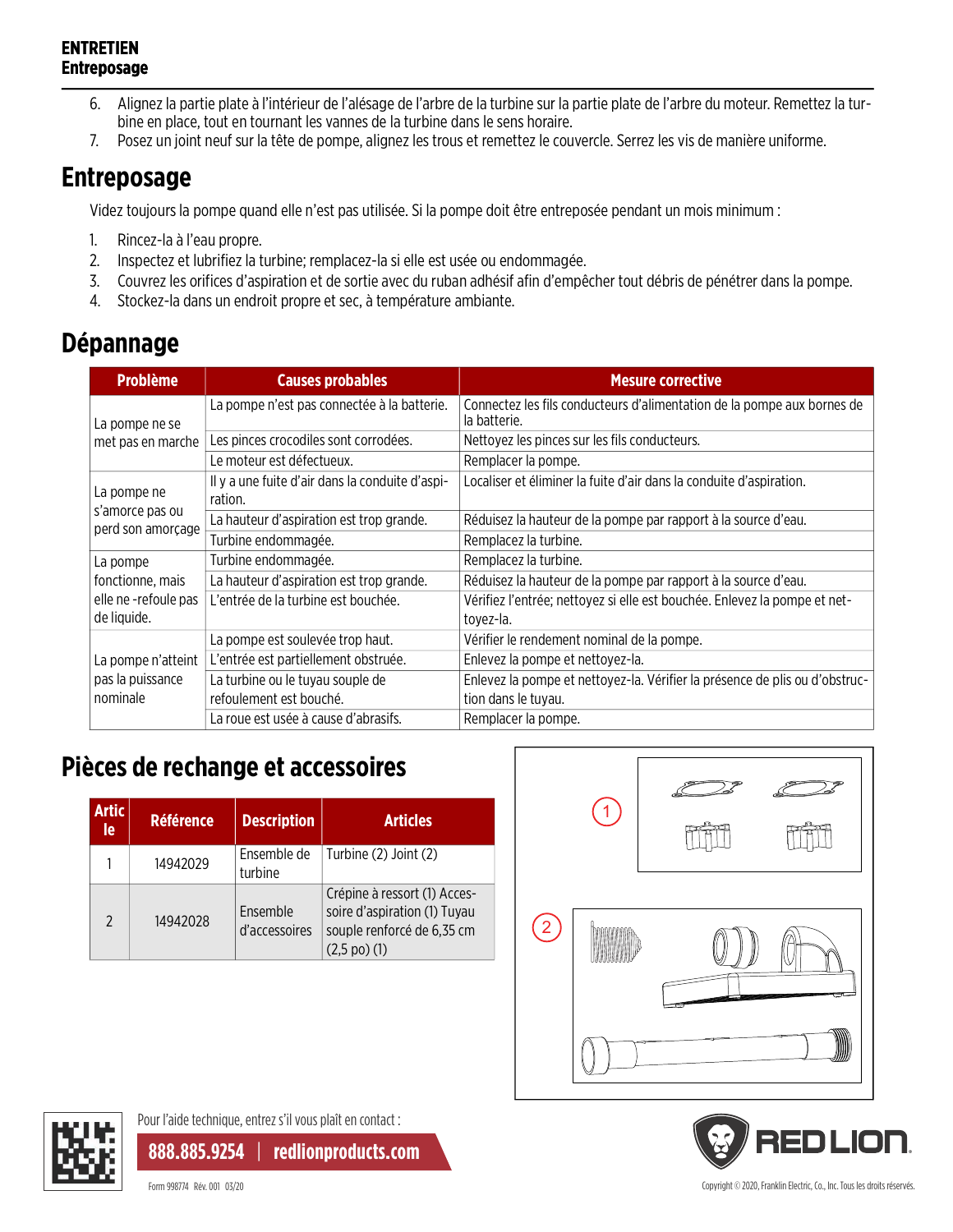# **MANUAL DEL PROPIETARIO**



ESPAÑOL ES ESPAÑOL

# **Bomba de transferencia multipropósito RLMPFV12 de 12 voltios**

La bomba portátil de transferencia para servicios públicos RLMPFV12 está diseñada para tareas intermitentes de traslado de agua de un lugar a otro. Esta bomba se puede usar para transferir líquidos y para vaciar o llenar tanques, sumideros o cámaras. Se puede usar para bombear agua de sentina, pero no debe ubicarse en esa área. Se autoceba a 6 pies (1.83 m) si el impulsor está inicialmente húmedo (cebado). Se incluye una manija de transporte.

Esta bomba está diseñada para uso al aire libre y solo para uso intermitente. No haga funcionar la bomba más de 15 minutos por hora.

NO use esta bomba para:

- Aplicaciones sumergibles: la inmersión dañará la bomba de inmediato
- Transferencia de agua potable
- Aplicaciones con efluentes o aguas residuales
- Como bomba de estanque o para bombear agua de mar
- Agua a más de 77 °F (25 °C) o menos de 32 °F (0 °C)
- Bombeo de detergentes jabonosos
- Lugares clasificados como peligrosos de acuerdo con el Código Eléctrico Nacional (ANSI/NFPA)



xamine su bomba en forma minuciosa para asegurarse de que no haya sufrido daños durante el envío. Si sufrió daños, comuníquese con el lugar donde la compró. Allí lo ayudarán a reemplazarla o repararla, según corresponda.

[Este producto está cubierto por una garantía limitada por un período de 12 meses a partir de la fecha de compra original realizada por el](http://www.redlionproducts.com)  [usuario. Para obtener información completa sobre la garantía, visite](http://www.redlionproducts.com) www.redlionproducts.com; o bien llame al departamento de Soporte técnico para obtener una copia impresa.

# **Especificaciones**

| <b>Modelo</b> | <b>Fase</b> | <b>Voltios</b> | <b>Vatios</b> | <b>HP</b> | <b>Apagado</b>      |
|---------------|-------------|----------------|---------------|-----------|---------------------|
| RLMPFV12      |             | <b>12 VCC</b>  | 110           | 1/12      | 38 pies (11.6<br>m. |

# **ANTES DE EMPEZAR**

La instalación y el mantenimiento de este equipo deben estar a cargo de personal con capacitación técnica. El hecho de no cumplir con los códigos eléctricos nacionales y locales y con las recomendaciones de Red Lion puede provocar peligros de descarga eléctrica o incendio, desempeños insatisfactorios o fallas del equipo.

Conozca las aplicaciónes, las limitaciones y los peligros potenciales del producto. Lea y siga las instrucciones cuidadosamente para evitar lesiones y daños materiales. No desarme ni repare la unidad salvo que esté descrito en este manual.

Consulte las placas de características del producto para obtener instrucciones de operación, precauciones y especificaciones adicionales.

El hecho de no seguir los procedimientos de instalación/ operación y todos los códigos aplicables puede ocasionar los siguientes peligros:

#### **APELIGRO**



- No usar para bombear líquidos inflamables o explosivos como gasolina, fueloil, kerosene, etc.
- No usar en atmósferas explosivas ni lugares peligrosos según la clasificación de la NEC, ANSI/NFPA70.
- Las baterías emiten gas hidrógeno, que es explosivo. Evite fumar, o que haya chispas o llamas en cualquier lugar cerca de la batería.
- La explosión de la batería puede causar ceguera. Proteja sus ojos cuando trabaje cerca de baterías.
- Las baterías contienen ácido sulfúrico. En caso de contacto con los ojos, la piel o la ropa, enjuague la zona de inmediato con abundante agua y busque atención médica.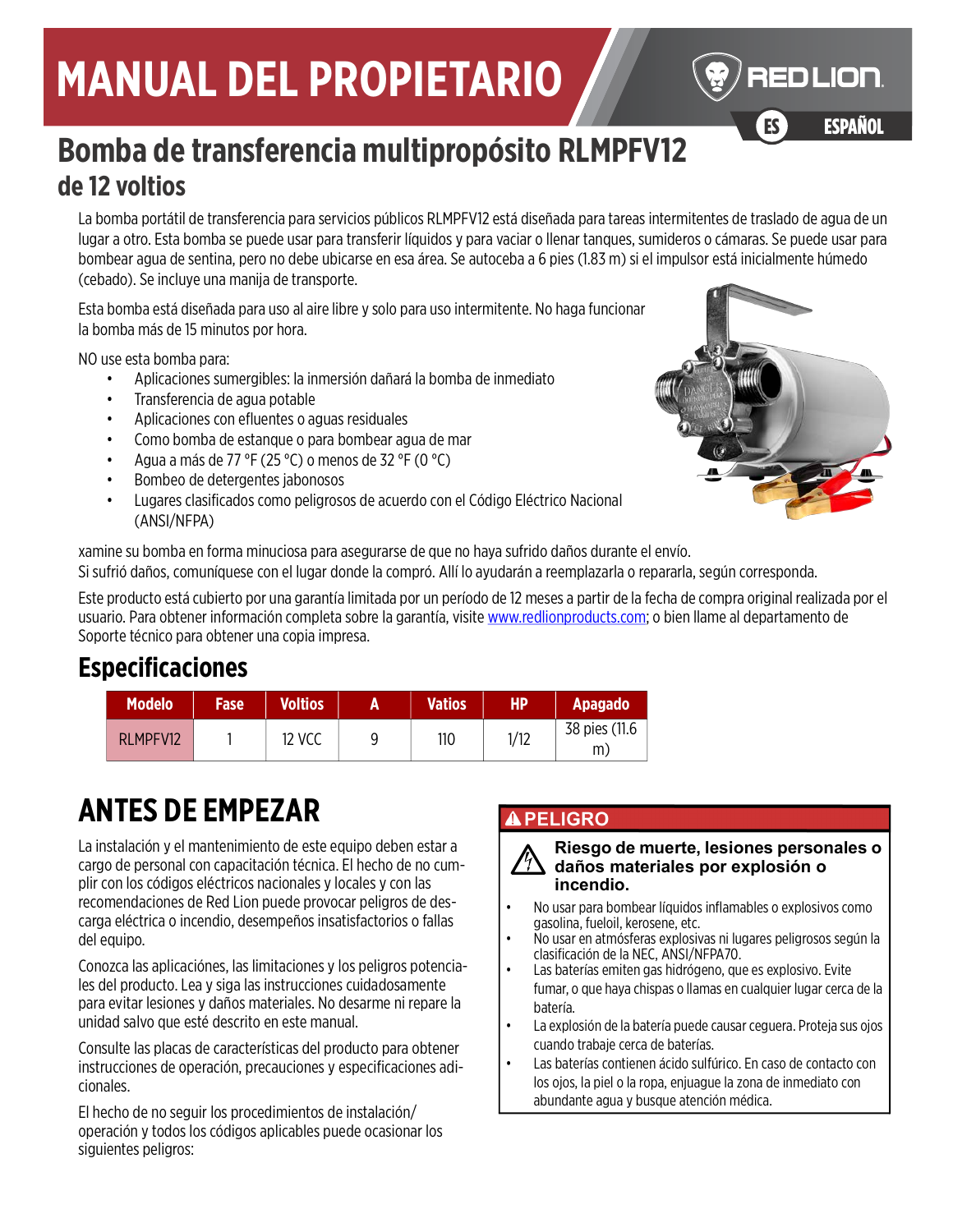#### **A PRECAUCIÓN**

#### **Riesgo de lesiones corporales o daños materiales.**

- Este equipo no deben usarlo niños ni personas con capacidades físicas, sensoriales o mentales reducidas, ni aquellos que carezcan de experiencia y capacitación, salvo que estén bajo supervisión o instrucción. Los niños no podrán usar el equipo ni jugar con la unidad o en las cercanías inmediatas.
- No use esta bomba para bombear líquidos pensados para consumo humano.
- Asegúrese de que la línea de descarga de la bomba esté segura antes de utilizar la bomba. Si la línea de descarga no está asegurada, podría moverse.
- Libere toda la presión dentro del sistema antes de desco-nectar las conexiones de tuberías.
- No agregue ácido o electrolitos a la batería que se esté utilizando; agregue solo agua, si es necesario. Consulte el manual del fabricante de la batería para conocer otras instrucciones de seguridad.
- La operación de este equipo exige instrucciones detalladas para su instalación y operación que se encuentran en este manual para su uso con este producto. Lea la totalidad del manual antes de comenzar la instalación y la operación.
- El usuario final debe recibir y conservar el manual para usos futuros.
- Mantenga las etiquetas de seguridad limpias y en buenas condiciones

#### **AVISO**

#### **Riesgo de daños a bomba u otros equipos.**

- Conecte únicamente a una batería de 12 voltios.
- La bomba únicamente se ha evaluado para su uso con agua. La bomba solo se debe utilizar con líquidos compatibles con los materiales que componen la bomba. Si la bomba se usa con líquidos incompatibles con sus componentes, el líquido puede causar fallas en el sistema de aislamiento eléctrico y provocar una descarga eléctrica.
- **NO HAGA FUNCIONAR LA BOMBA EN SECO**. El funcionamiento en seco (sin líquido) durante más de 30 segundos dañará permanentemente el impulsor. Cebe la bomba antes de comenzar para proteger el impulsor. Asegúrese de apagar la bomba cuando se agote el suministro de líquido.
- No sumerja el motor ni monte la bomba en un lugar donde el motor entrará en contacto con el agua. Esta bomba no está diseñada para su uso en duchas, jacuzzis, spas, sentinas u otros lugares potencialmente húmedos.
- No aplique aceite al motor. La carcasa del motor de la bomba está sellada. El uso de aceites puede provocar daños permanentes a la bomba.
- Proteja los cables conductores de objetos afilados, superficies calientes, aceite y productos químicos. Evite torcer los cables conductores. Reemplace o repare de inmediato los cables conductores dañados o desgastados.
- No use los cables conductores para levantar la bomba.
- No deje que la unidad se congele. La congelación puede causar agrietamiento o distorsión que puede destruir la unidad.

# **INSTALACIÓN Instalación física**

- 1. No conecte la bomba a la batería hasta que todas las conexiones de plomería estén finalizadas y la bomba esté segura.
- 2. Coloque la bomba sobre una superficie plana y asegúrese de que las mangueras que se utilizarán estén desenrolladas.
	- La bomba debe colocarse lo más cerca posible de la fuente de agua y la batería, a no más de 7 pies (2.13 m) por encima de la fuente de agua y a no más de 36 pies (11 m) de la batería.
	- Si la línea de succión tiene más de 6 pies (1.82 m) de largo, o la altura de succión es mayor a 6 pies por encima de la fuente de agua, instale una válvula de pie.
	- Cuando se use en una embarcación, la bomba no debe instalarse en la sentina.
	- El motor está diseñado para usarse en un lugar limpio y seco con acceso a
	- un suministro adecuado de aire para refrigeración. La temperatura ambiente alrededor del motor no debe superar los 104 °F (40 °C). Para instalaciones en exteriores, el motor debe estar protegido de las condiciones meteorológicas con una cubierta que no bloquee el flujo de aire hacia el motor y alrededor de él.
- 3. Conecte una tubería rígida o una manguera reforzada al puerto de succión (opuesto al puerto marcado como "Puerto de salida").

• Evite usar una sección enrollada de la tubería o la manguera que pueda permitir que el aire quede atrapado.

**IMPORTANTE:** Usar una manguera no reforzada del lado de succión de la bomba podría causar una pérdida de cebado.

- 4. Coloque el extremo de la línea de succión o de la manguera de jardín reforzada en la fuente de agua que se transferirá.
- 5. Asegúrese de que la línea de succión sea hermética y que no haya agujeros en la tubería ni en la manguera reforzada.
- 6. Conecte una manguera de jardín al puerto de descarga (marcado como "Outlet Port" ["Puerto de salida"]). Se puede usar una manguera de jardín normal en el lado de descarga de la bomba.
- 7. Dirija el extremo de la manguera de jardín al lugar donde se trasladará el agua. Fije la manguera de descarga para evitar que se mueva debido a la presión del agua.

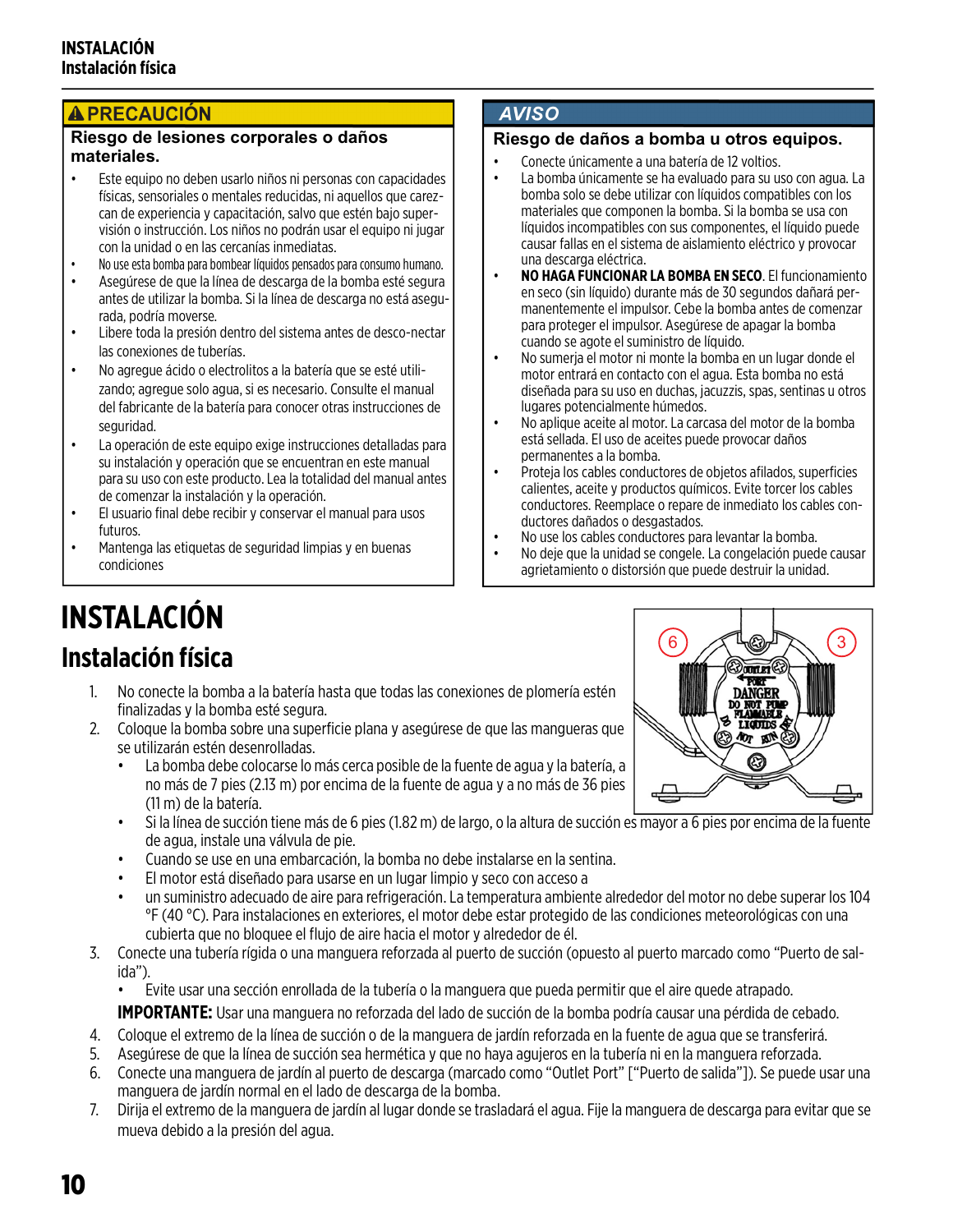# **Cebado y arranque de la bomba**

#### **APELIGRO**

#### **Riesgo de muerte, lesiones personales o daños materiales por explosión o incendio.**

- Cuando conecte los cables conductores de la bomba a los terminales de la batería, asegúrese de que el área (sentina de la embarcación, por ejemplo) esté adecuadamente ventilada para evitar una explosión o un incendio a partir de los vapores explosivos o inflamables que puedan estar presentes.
- 1. Las bombas son autocebantes y se deberían cebar dentro de los 30 segundos posteriores al arranque de la bomba.
	- Mojar el impulsor con el fluido bombeado y mantener el impulsor cubierto con vaselina prolongará su vida útil y mejorará la acción de cebado.

**IMPORTANTE:** Hacer funcionar el impulsor en seco durante 30 segundos puede arruinar el impulsor. Mantenga la línea de succión lo más corta posible.

**NOTA:** Una manera sencilla de cebar la bomba (mojar el impulsor) consiste en llenar la manguera de descarga, elevarla ligeramente para retener el agua y encender la bomba. El agua detrás del impulsor sellará la bomba y se cebará casi de inmediato.

- 2. Para operar la bomba, conecte los cables conductores a una batería de 12 voltios- en buen estado, como el tipo utilizado en automóviles, embarcaciones, etc.
	- Primero, conecte la abrazadera roja al borne positivo (+) de la batería.
	- Conecte la abrazadera negra al borne negativo (–) de la batería.

Si la bomba se va a conectar a una batería instalada en un vehículo, conecte el cable rojo de la bomba al borne positivo (+) de la batería y el cable negro a una conexión a tierra alejada de la batería, como el metal del vehículo. Siempre conecte el cable negativo (–) al final.

**IMPORTANTE:** Un voltaje bajo puede causar un sobrecalentamiento crítico y fallas prematuras. Para evitar esto, asegúrese de mantener el voltaje de la batería y cumpla con el tamaño de cable recomendado durante la instalación-.

Cuando utilice cables más largos que los suministrados, asegúrese de que este tenga el tamaño adecuado:

Hasta 12 pies (3.7 m) - 14 AWG; de 13 a 24 pies (4- 7.3 m) - 12 AWG; de 25 a 36 pies (7.6-11 m) - 10 AWG.

- 3. Para detener el funcionamiento de la bomba, desconecte los cables de la bate-ría:
	- Siempre quite la abrazadera negra de la ubicación de puesta a tierra- primero.
	- Luego, desconecte la abrazadera roja de la batería.

# **MANTENIMIENTO**

#### **A PRECAUCIÓN**

#### **Riesgo de lesiones personales o daños materiales.**

• Desconecte de la fuente de alimentación de 12 voltios y deje que se enfríe por completo antes de hacer un mantenimiento o inspeccionar- la bomba por cualquier motivo.

Antes de cada uso, inspeccione la bomba en busca de tornillos flojos, error de alineación del impulsor, piezas agrietadas o rotas, cables conductores dañados y mangueras sueltas o con fugas. Todos los problemas deben corregirse antes de volver a poner la bomba en servicio. Solo electricistas o técnicos de servicio calificados pueden intentar reparar esta unidad.

# **Reemplazo del impulsor**

- 1. Retire los tornillos de montaje de la cubierta protectora.
- 2. Retire la cubierta protectora y la junta de la cubierta.
- 3. Deslice el impulsor dañado o desgastado fuera del eje del motor.
- 4. Limpie el interior del cabezal de la bomba y la superficie de sellado de la junta de la cubierta. Asegúrese de que no haya mater-iales extraños que obstruyan el funcionamiento del impulsor.
- 5. Aplique vaselina o un lubricante similar al interior del cabezal de la bomba y al exterior del im-pulsor.
- 6. Alinee la parte plana del interior del orificio del eje del impulsor con la parte plana del eje del motor. Empuje el impulsor en su lugar, mientras gira las paletas del impulsor en sentido horario.
- 7. Coloque una nueva junta en el frente del cabezal de la bomba, alinee los orificios y vuelva a colocar la cubierta. Apriete los tornillos de manera uniforme.